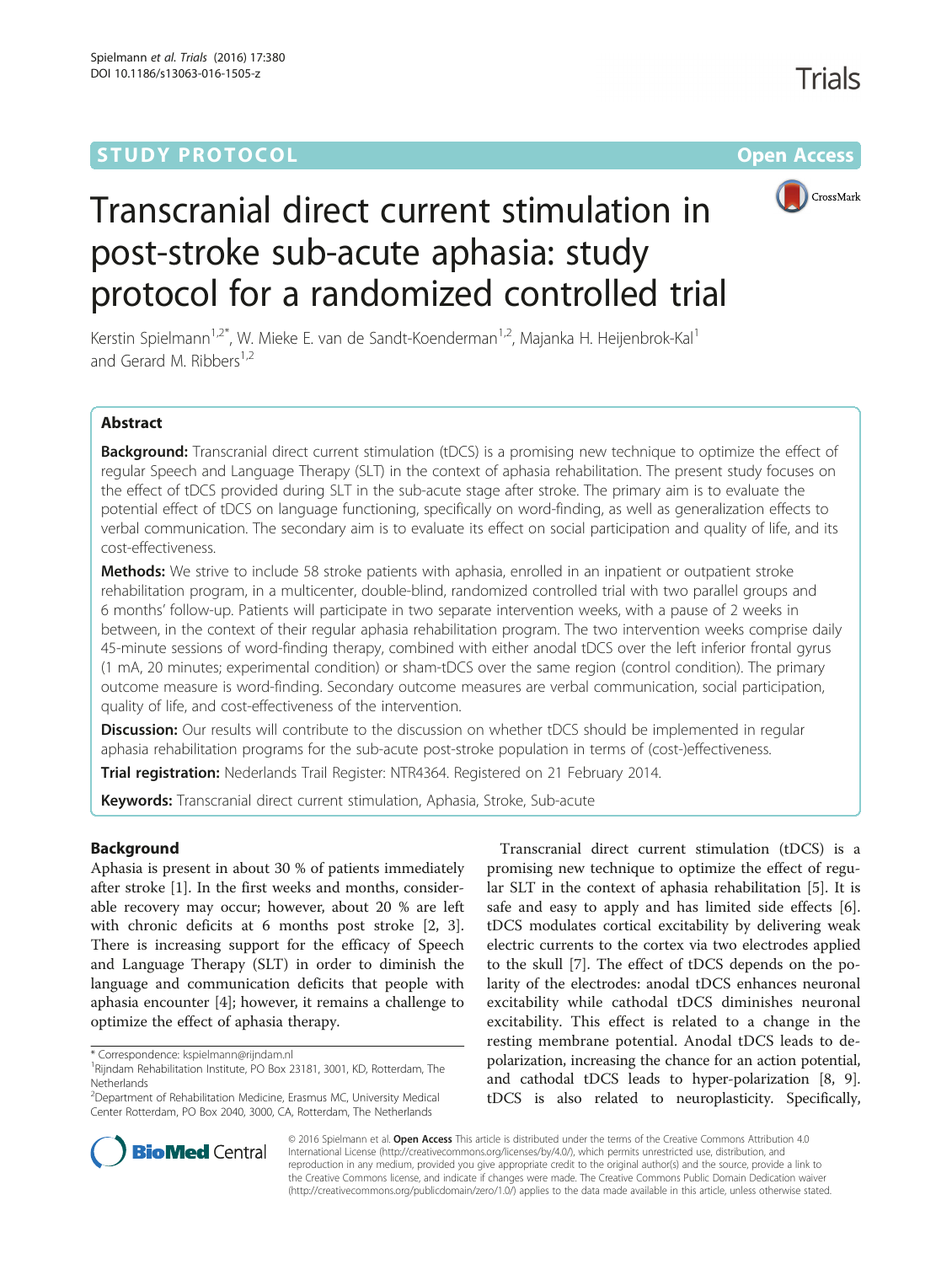processes like long-term potentiation and secretion of brain-derived neurotrophic factor (BDNF) are associated with tDCS application [[10](#page-6-0)]. The potential benefits of tDCS applied during SLT have been described since 2008 [[5,](#page-5-0) [11](#page-6-0)–[17](#page-6-0)]. However, these studies have some methodological limitations such as small sample size and lack of randomization.

The application of tDCS to enhance the effect of SLT is associated with the notion that tDCS may have a role in rebalancing the activity of both hemispheres post stroke. Language processing is strongly lateralized to the left hemisphere (LH), at least in right-handed healthy individuals [\[18](#page-6-0)–[21\]](#page-6-0). After LH damage and aphasia, the right hemisphere (RH), may show increased activity. Whether this increased activity in the RH is adaptive or maladaptive, is an unresolved issue [[22](#page-6-0)–[24](#page-6-0)]. However, most studies indicate that, in the long term, LH perilesional recruitment is associated with better aphasia recovery, while RH recruitment is related to incomplete recovery [[25](#page-6-0)–[27](#page-6-0)]. In line with these observations, most studies use tDCS as a tool to promote LH perilesional recruitment.

Across studies, different electrode configurations are used to promote LH perilesional recruitment. In some studies anodal tDCS [\[13, 15](#page-6-0), [16\]](#page-6-0) is applied either to the left inferior frontal gyrus (IFG: Broca's area) or to the left superior temporal gyrus (Wernicke's area), while other studies use cathodal tDCS to inhibit the RH homolog areas, so as to disinhibit the LH [[14, 28](#page-6-0)]. Few studies use an individual approach for electrode configurations [[11, 29](#page-6-0)]. Anodal tDCS to the left IFG, with the cathode placed on the contralateral supra-orbital region, is the most common configuration, which has been supported by studies investigating this further with functional magnetic resonance imaging (fMRI) [\[30](#page-6-0), [31\]](#page-6-0) and computer modeling [[32\]](#page-6-0). Predominantly, tDCS studies choose word-finding therapy as the behavioral treatment component. Irrespective of electrode configurations, studies point to an additional effect of tDCS on language functioning, when combined with SLT [\[5](#page-5-0), [11](#page-6-0)–[17](#page-6-0), [29](#page-6-0)].

Studies evaluating tDCS in sub-acute aphasia rehabilitation are limited [[26\]](#page-6-0). Evaluating the potential of tDCS in patients with sub-acute aphasia is important, as the larger proportion of language treatment for stroke patients is provided in the sub-acute phase, during the first weeks and months post stroke. During these first months, the recovery rate is highest [[33](#page-6-0)].

Therefore, the aim of the present study is to investigate the effect of tDCS in sub-acute stroke patients with aphasia who are enrolled in regular stroke rehabilitation services. In line with studies applying tDCS in the chronic stage, we use the most common electrode configuration, i.e., anodal tDCS over the left IFG as compared to shamtDCS, in combination with disorder-oriented aphasia therapy, aimed at word-finding. The cathode is placed on the contralateral supra-orbital region.

#### **Objective**

The present study focuses on the effect of tDCS provided during SLT in the sub-acute stage after stroke. The primary aim is to evaluate the effect of tDCS on language functioning. The primary outcome measure is wordfinding. Secondary outcome measures are verbal communication, social participation, quality of life, and the cost-effectiveness of the intervention.

#### Methods

#### Study design and procedure

The study is a multicenter, double-blind, randomized controlled trial with two parallel groups and 6-month follow-up. Patients will participate in two separate intervention weeks, with a pause of 2 weeks in between, in the context of regular aphasia rehabilitation (see Fig. [1](#page-2-0)). During each intervention week, regular SLT sessions are replaced by daily 45-minute sessions of word-finding therapy, combined with either anodal tDCS over the left IFG (1 mA, 20 minutes; experimental condition) or sham-tDCS over the same region (control condition). The cathode is placed on the contralateral supra-orbital region. To our knowledge, a parallel design with two separate intervention weeks has not been used before in the tDCS literature. This design allows measurements before and after each intervention week, thus providing information on the recovery pattern over time within one subject.

All other therapies in the participant's stroke rehabilitation program, such as physical therapy or occupational therapy remain unchanged and are offered following the stroke rehabilitation protocol of each participating rehabilitation center.

#### Setting and study population

Stroke patients with aphasia, who are receiving regular aphasia therapy, will be screened for eligibility and start the intervention between 3 weeks and 3 months after their stroke. These patients are enrolled in regular stroke rehabilitation (inpatient and outpatient services) in four rehabilitation centers in the Netherlands: Rijndam Rehabilitation (Rotterdam), Libra Rehabilitation (Tilburg and Eindhoven), Revant Rehabilitation (Breda) and De Hoogstraat Rehabilitation (Utrecht). Table [1](#page-2-0) lists the inclusion and exclusion criteria. We strive to include 58 patients, based on a power analysis (see section Data analysis). Before inclusion, all participants need to sign the informed consent form. Patient information is provided orally as well as in written form, with extra versions in an aphasia-friendly format. This study has been approved by the Medical Ethics Committee (MEC) of the Erasmus MC, University Medical Center Rotterdam. The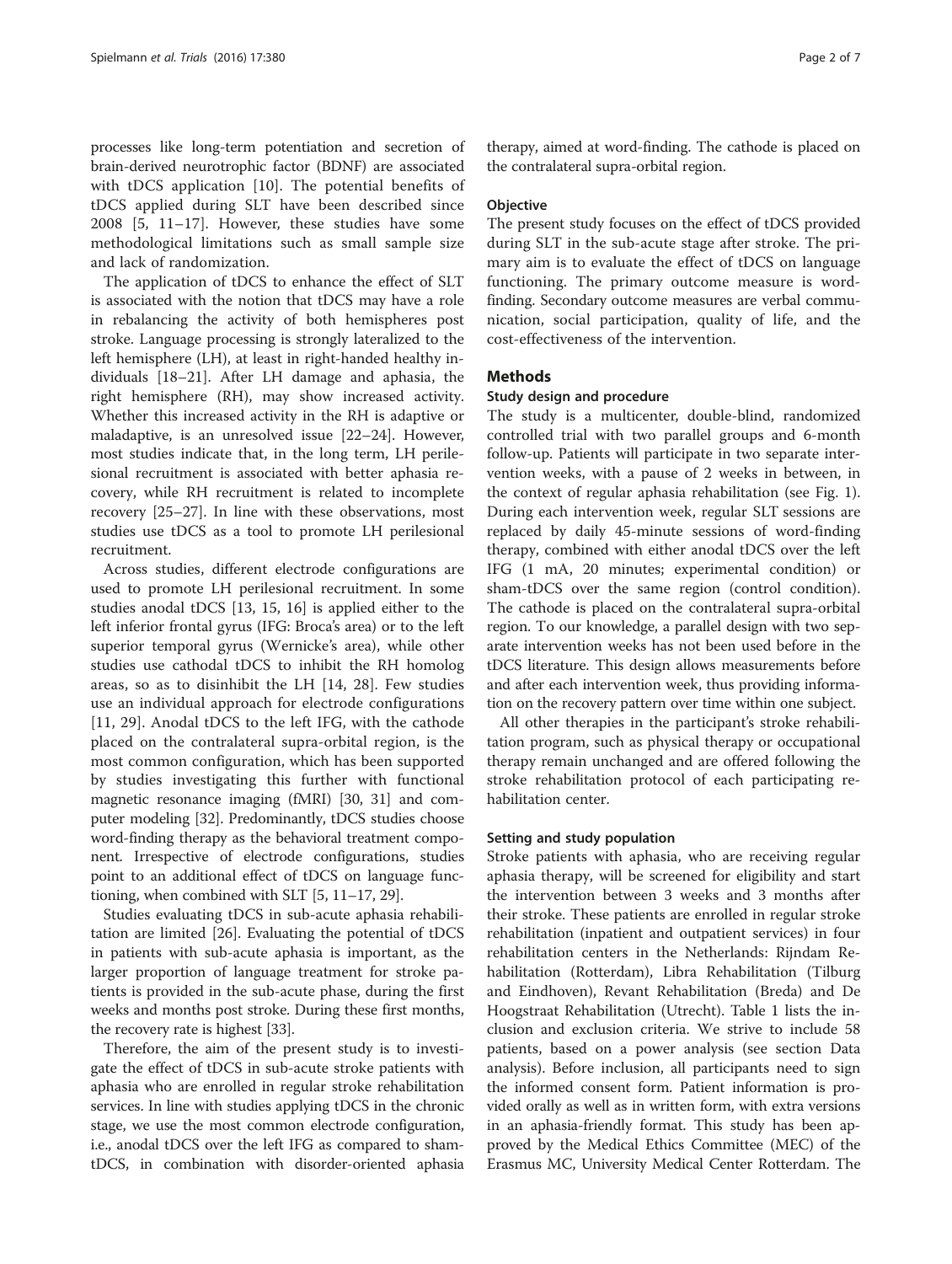<span id="page-2-0"></span>

#### Table 1 Inclusion and exclusion criteria

Inclusion criteria

- 1. Aphasia after stroke
- 2. Less than 3 months post onset
- 3. Age 18–80 years
- 4. Near-native speaker of Dutch
- 5. Being right-handed
- 6. Able to participate in intensive therapy

Exclusion criteria

- 1. Subarachnoid hemorrhage
- 2. Prior stroke resulting in aphasia
- 3. Brain surgery in the past
- 4. Epileptic activity in the past 12 months
- 5. Premorbid (suspected) dementia
- 6. Premorbid psychiatric disease affecting communication (for example, personality disorder)
- 7. Excessive use of alcohol or drugs
- 8. Presence of a cardiac pacemaker
- 9. Severe non-linguistic cognitive disturbances impeding language therapy
- 10. Global aphasia, defined as Shortened Token Test score <9 [\[50](#page-6-0)] and score 0 on the Aphasia Severity Rating Scale [[41\]](#page-6-0)
- 11. Severe Wernicke's aphasia, defined as Shortened Token Test score <9 and score 0–1 on the Aphasia Severity Rating Scale
- 12. Residual aphasia, defined as Shortened Token Test score >28 and score 4–5 on the Aphasia Severity Rating Scale and Boston Naming Test score >150 [\[40\]](#page-6-0)

researcher will report serious adverse events (SAE) to the MEC and SAEs are handled according to the WMO ("Wet Medisch-wetenschappelijk Onderzoek"), the Dutch law for medical scientific research. tDCS is known to be a safe intervention with minimal side effects [\[6](#page-6-0)]. Participants who develop post-stroke epileptic seizures before the end of the 4-week intervention will be withdrawn from the intervention, but not from the study; all assessments will be completed (intention-to-treat analysis).

#### Randomization and blinding

Randomization is stratified per center of inclusion. To randomize participants to the experimental or control condition, we use a list of five-number codes, provided by the manufacturer of the stimulation device. Half of these codes activate the device to deliver anodal tDCS (experimental condition) and half of these codes deliver sham-tDCS (control condition). Codes are block randomized with a block size of four on the basis of a computer-generated sequence and then concealed in consecutively numbered, sealed, opaque envelopes. The envelope is opened at the start of the first intervention session. The participant's unique five-number code is used to start the tDCS device, which then provides either real stimulation or sham as related to the code. The randomization and the preparation of the envelopes are done by a researcher (MH) of our research team, who is not involved in assessments and training of the patient. The key to the five-number codes is also kept by this researcher (MH). Consequently, the participants, their SLTs and the trial coordinator are blinded to treatment condition.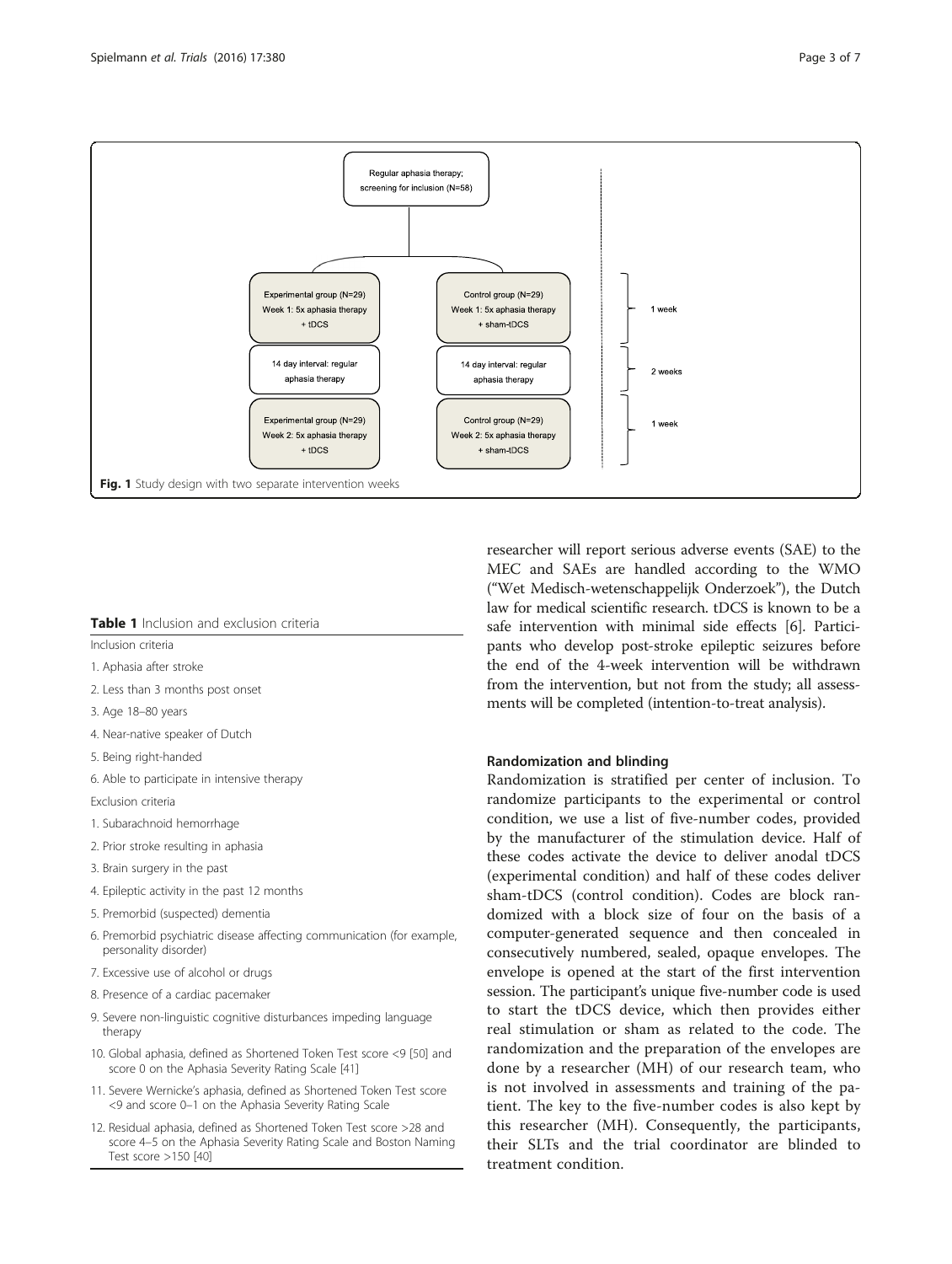#### Intervention

In each intervention week, regular SLT sessions are replaced by daily 45-minute sessions of word-finding therapy, combined with either anodal tDCS over the left IFG (1 mA, 20 minutes; experimental condition) or sham-tDCS over the same region (control condition). Therapy is provided by speech and language therapists of the participating centers. The cathode is placed on the contralateral supra-orbital region. The intensity of 1 mA tDCS for 20 minutes and the frequency of five sessions per week is in line with most studies applying tDCS in the chronic stage [\[11](#page-6-0), [13](#page-6-0)–[16](#page-6-0)]. tDCS is combined with word-finding therapy, because most people with aphasia have word-finding difficulties [[34](#page-6-0)]. The word-finding therapy protocol is based on Cueing Hierarchy Therapy [\[35](#page-6-0)]. The participant's task is to name a picture and, based on the protocol, the therapist uses cueing techniques to help the participant to retrieve and produce the target word correctly. The cue of low stimulus power is presented first, followed by increasingly powerful cues until the correct word is retrieved and produced. Basically, the following cueing hierarchy is used: (1) "What is this?"(e.g., show picture of a tree), (2) "Can you write the word down?", (3) graphemic cueing (e.g., provide the number of letters), (4) phonological cueing (e.g., provide the first sound,  $/t/$ ), (5) semantic associations (e.g., "can you tell where you can find these"),  $(6)$  therapist says the word  $(e.g., "tree"), (7)$ repetition of the target word.

As the relative power of the cues differs across participants with aphasia, the exact cueing hierarchy is personalized. For each picture, even if the picture is named without cues, the participant is encouraged to write or copy the correct word form or, in case of inability to write, to perform an anagram task. The rationale for incorporating production of the written word, is the evidence that activating the written word has a beneficial effect on retrieving spoken words [[36\]](#page-6-0).

To ensure relevance of the training material for each participant, stimuli are selected on the basis of individual naming performance at baseline using the European Data Bank (EDB) for oral picture naming [\[37](#page-6-0)]. The first 68 items the participant is unable to name correctly within 20 s are selected. These items are divided in two sets of 34 items, matched for word length and word frequency: a therapy set, trained during the word-finding therapy, and a control set, to evaluate generalization effects to untrained items. In the first session 10 items are trained. Then, during each session new items are added, with eight new items in the second session; six new items in the third and fourth session, and four new items in the final session. For the second intervention week a new training set is selected in the same way.

#### tDCS

The DC Stimulator PLUS (produced by Eldith), certified as a medical device, class IIa, by the European Union Notified Body 0118 (CE 118), is used in the authorized form. Two electrodes (5 x 7 cm) are placed on the head and fixed with elastic tape; electrode placement is guided by the international 10-10 electroencephalogram (EEG) system and previous studies [[15, 38, 39](#page-6-0)]. The anode is placed on the left IFG, localized as F5, and the cathode is placed on the contralateral supra-orbital region, localized as Fp2. Participants in the experimental condition receive active stimuli of 1 mA during 20 minutes. The stimulation is automatically activated with a fade in of 15 s and after 20 minutes the stimulation is automatically deactivated, with a fade out of 15 s. Participants in the control condition receive inactive stimulation (shamtDCS), i.e., at first the stimulation is automatically activated with a fade in of 15 s, and then the stimulation is deactivated after 30 s, with a fade out of 15 s. Both the patient and the therapist are blinded for stimulation condition. The electrodes are not removed until completion of the 45-minute therapy session.

#### Measurement instruments

Table 2 gives an overview of the measurement instruments being used. The primary outcome measure is the score on the Boston Naming Test (BNT) [\[40\]](#page-6-0), to assess picturenaming. Secondary outcome measures are chosen to evaluate generalization of treatment effects to verbal communication: the Aphasia Severity Rating Scale (ASRS) [[41](#page-6-0)] to assess spontaneous speech and the Amsterdam Nijmegen Everyday Language Test (ANELT) [\[42\]](#page-6-0) as a measure for verbal communication in everyday life. Other secondary outcome measures are chosen to evaluate quality of life (EuroQol-5D, [[43\]](#page-6-0); Stroke and Aphasia Quality

| <b>Table 2</b> Measurement instruments |  |
|----------------------------------------|--|
|----------------------------------------|--|

| Language and communication tests                                  |
|-------------------------------------------------------------------|
| Boston Naming Test (BNT) [40]                                     |
| Aphasia Severity Rating Scale (ASRS) [41]                         |
| Amsterdam Nijmegen Everyday Language Test (ANELT) [42]            |
| Shortened Token Test [50]                                         |
| Quality of life questionnaires                                    |
| EuroQol-5D (EQ-5D) [43]                                           |
| Stroke and Aphasia Quality Of Life questionnaire (SAQOL) [44, 45] |
| Other tests                                                       |
| Community Integration Questionnaire (CIQ) [46]                    |
| Cost Analysis Questionnaire [47-49]                               |
| Barthel Index [51]                                                |
| Edinburgh Handedness Inventory                                    |
| Wong-Baker Faces pain rating scale [52]                           |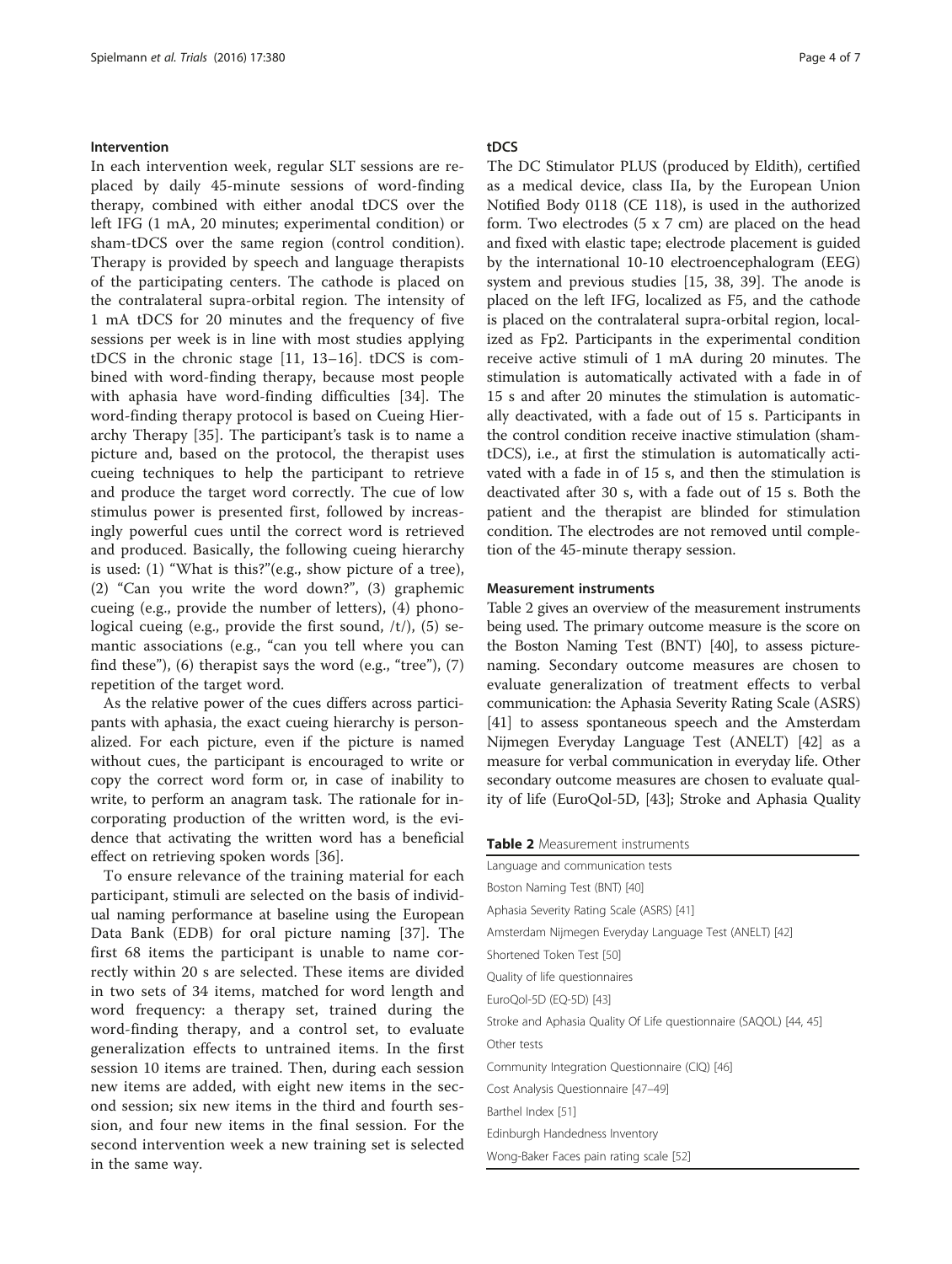Of Life questionnaire (SAQOL), [[44](#page-6-0), [45\]](#page-6-0)), social participation (Community Integration Questionnaire, [\[46\]](#page-6-0)), and cost-effectiveness (Cost Analysis Questionnaire, [\[47](#page-6-0)–[49](#page-6-0)]).

The primary outcome measure, BNT, is assessed before and after each intervention week (T1, T2, T3, T4) and at 6 months' follow-up (T5); see Fig. 2. The secondary outcome measures are assessed before the first intervention week and after the second intervention week (T1, T4) and at 6 months (T5). The EuroQol-5D (EQ-5D) and the Cost Analysis Questionnaire are used to evaluate cost-effectiveness during the 4-week intervention period and during the follow-up period.

Baseline assessments (T1) include handedness (Edinburgh Handedness Inventory), aphasia severity (Shortened Token Test) [\[50\]](#page-6-0) and overall functioning (Barthel Index) [\[51](#page-6-0)]. To register potential adverse effects, participants are asked to rate their discomfort immediately after each therapy session on the Wong-Baker Faces pain rating scale, a visual analog scale designed for patients with limited verbal skills [[52\]](#page-6-0).

To summarize the present study protocol, please see Additional file [1](#page-5-0) for an overview of enrollment, intervention and measurement instruments, and see Additional file [2](#page-5-0) for an overview of the Standard Protocol Items: Recommendations for Interventional Trials (SPIRIT) checklist.

#### Sample size

The power calculation is based on the results of a randomized controlled trial by Baker et al. [\[11\]](#page-6-0) including stroke patients in the chronic phase. In this study the group of aphasia patients trained with tDCS improved 2.1 points more than a sham-control group on a picturenaming test. Cohen's d effect size was 0.22, which is equal to a Cohen's f of 0.11. For the present study we calculated that, using a study design with two groups and four repeated measurements, a within-patient correlation of 0.75, an alpha of 0.05, a power of 0.80 and a Cohen's f effect size of 0.11, we need a total group of 58 patients (29 patients in each treatment arm).

#### Data analysis

Once randomized, each patient will be analyzed in the group to which they were assigned, independent of potential drop-out or compliance to the protocol, according to the intention-to-treat principle. Potential baseline differences between the groups will be tested using independent  $t$  tests for continuous variables, the Mann-Whitney U test for ordinal variables, and chi-square tests for categorical variables.

Outcomes of the measures over time will be compared for the experimental condition versus the control condition using repeated measurements analysis. This

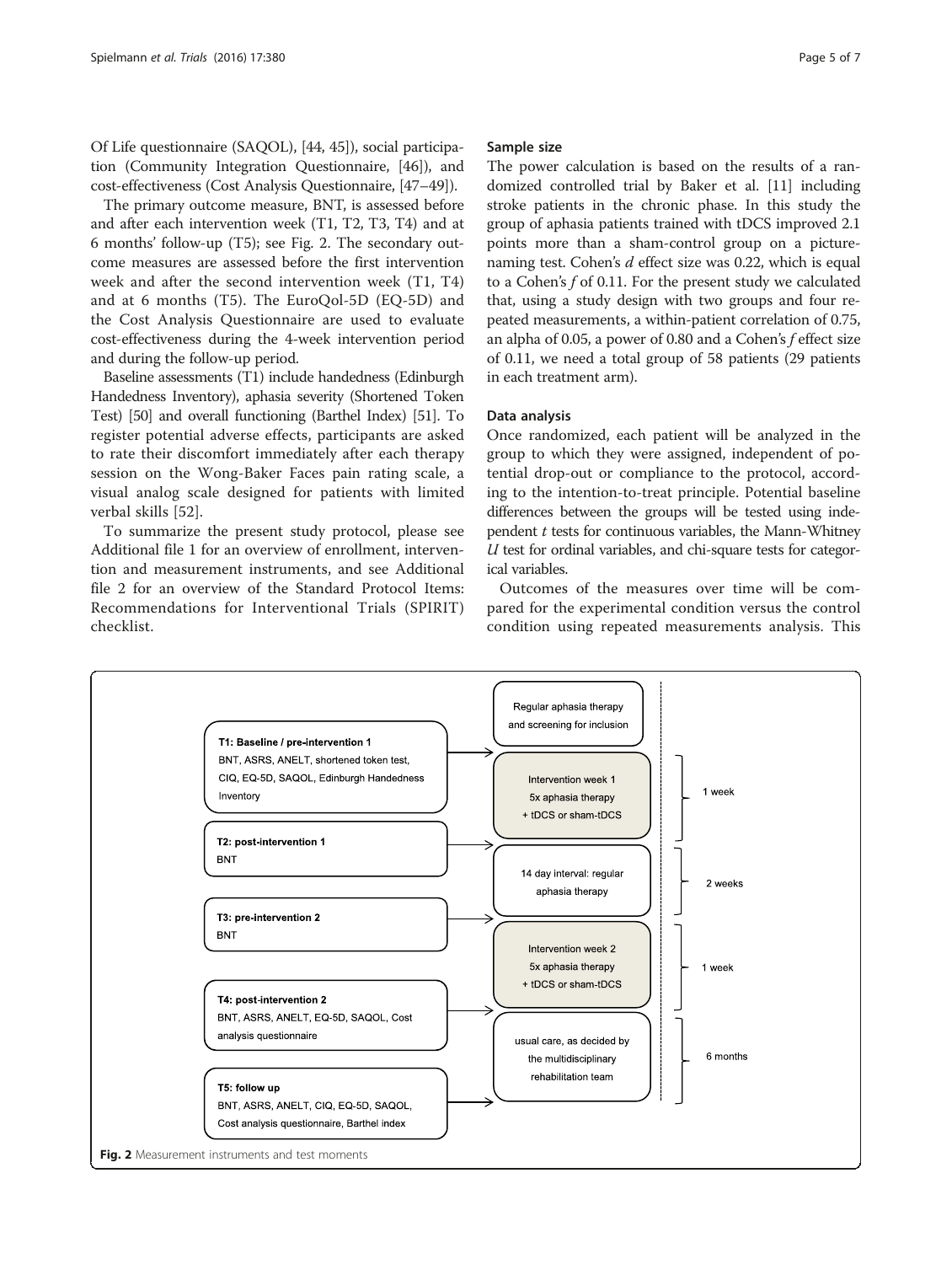<span id="page-5-0"></span>analysis takes into account the correlation of repeated measurements within the same patients and it can handle missing data, assuming that data are missing at random. The dependent variable is the outcome measure and the independent variables are time and group assignment and the interaction between these variables. In these analyses, adjustments can be made for potentially confounding variables that could be unequally distributed over the groups despite the randomization procedure.

To evaluate cost-effectiveness, direct (para)medical costs and the total costs of all separate treatments by health care providers during the intervention period will be summed, as well as the costs of the facilities and materials used for these treatments. In addition, the non-medical costs, such as productivity loss, will be calculated. The incremental cost-effectiveness ratio will be calculated by dividing the difference in total costs by the difference in Quality-adjusted Life Years (QALYs), based on the EQ-5D. A net health-benefit analysis will be used to relate the costs to the benefit. We assume that the economic value of 1 life year in good health amounts to 25,000–50,000  $\epsilon$ . The economic evaluation will be performed following the Dutch guidelines [\[53\]](#page-6-0).

#### **Discussion**

The present study focuses on the effect of tDCS provided during SLT in the sub-acute stage after stroke. The primary aim is to evaluate the potential effect of tDCS on language functioning, specifically on word-finding, as well as generalization effects to verbal communication. The secondary aim is to evaluate its effect on social participation and quality of life, and to evaluate the cost-effectiveness of this intervention.

In line with studies applying tDCS in the chronic stage, we use the most common electrode configuration, i.e., anodal tDCS over the left IFG as compared to sham-tDCS, in combination with disorder-oriented aphasia therapy, aimed at word-finding. The application of tDCS (1 mA for 20 minutes) and the frequency is also chosen in line with studies applying tDCS in the chronic stage. However, the discussion of what may be the optimal electrode configuration and what the optimal stimulation intensity and frequency is, is still ongoing. Regarding the optimal electrode configuration, individual factors such as lesion size and the relative contribution of the RH and the LH and its relation to aphasia recovery, may lead to individual variability in response to tDCS. However, recent fMRI and computer modeling studies find that applying anodal tDCS on the left IFG [[30](#page-6-0)–[32\]](#page-6-0) may be a suitable approach.

We expect that tDCS will enhance the speed of language recovery, resulting in improved communication, quality of life and participation – associated with decreased rehabilitation consumption and cost reduction. If we find that tDCS enhances the effect of SLT in an early phase provided that adverse effects are limited at this stage post stroke, and if it is found to be cost-effective, tDCS may be implemented in regular aphasia rehabilitation programs for the sub-acute post-stroke population.

#### Trial status

The inclusion of the study started on 17 April 2014 and on 2 May 2016 we had included 44 participants. We expect that the inclusion and the follow-up measurements will be completed in April 2017.

#### Additional files

[Additional file 1: Figure S1.](dx.doi.org/10.1186/s13063-016-1505-z) Schedule of enrollment, interventions, and assessments. (DOC 54 kb)

[Additional file 2:](dx.doi.org/10.1186/s13063-016-1505-z) SPIRIT 2013 Checklist: recommended items to address in a clinical trial protocol and related documents. (DOC 121 kb)

#### **Abbreviations**

ANELT, Amsterdam Nijmegen Everyday Language Test; ASRS, Aphasia Severity Rating Scale; BDNF, brain-derived neurotrophic factor; BNT, Boston Naming Test; CIQ, Communication Integration Questionnaire; EDB, European Data Bank; EQ-5D, EuroQol-5D; IFG, inferior frontal gyrus; LH, left hemisphere; QALYs, Quality-adjusted Life Years; RH, right hemisphere; SAQOL, Stroke and Aphasia Quality Of Life; SLT, Speech and Language Therapy; tDCS, transcranial direct current stimulation.

#### Acknowledgements

This study is funded by the Erasmus MC, University Medical Center Rotterdam, and the "Hersenstichting."

#### Authors' contributions

KS is the study coordinator and will primarily acquire and analyze the data. The study design was conceived by MS, who is the principal investigator of the study. MH was involved in the statistical methods of the study design and will be involved in the statistical analysis. GR is the project leader and head of the department. All authors read and corrected the draft version of this manuscript, and approved the final version.

#### Competing interests

The authors declare that they have no competing interests.

#### Ethics approval and consent to participate

This study has been approved by the Medical Ethics Committee of the Erasmus MC, University Medical Center Rotterdam.

#### Received: 10 February 2016 Accepted: 16 July 2016 Published online: 02 August 2016

#### References

- 1. Engelter ST, Gostynski M, Papa S, Frei M, Born C, Ajdacic-Gross V, et al. Epidemiology of aphasia attributable to first ischemic stroke: incidence, severity, fluency, etiology, and thrombolysis. Stroke. 2006;37(6):1379–84.
- Maas MB, Lev MH, Ay H, Singhal AB, Greer DM, Smith WS, et al. The prognosis for aphasia in stroke. J Stroke Cerebrovasc Dis. 2012;21(5):350–7.
- 3. El Hachioui H, Lingsma HF, van de Sandt-Koenderman ME, Dippel DW, Koudstaal PJ, Visch-Brink EG. Recovery of aphasia after stroke: a 1-year follow-up study. J Neurol. 2013;260(1):166–71.
- 4. Brady MC, Kelly H, Godwin J, Enderby P. Speech and language therapy for aphasia following stroke. Cochrane Database Syst Rev. 2012;5:CD000425.
- 5. Monti A, Ferrucci R, Fumagalli M, Mameli F, Cogiamanian F, Ardolino G, et al. Transcranial direct current stimulation (tDCS) and language. J Neurol Neurosurg Psychiatry. 2013;84(8):832–42.